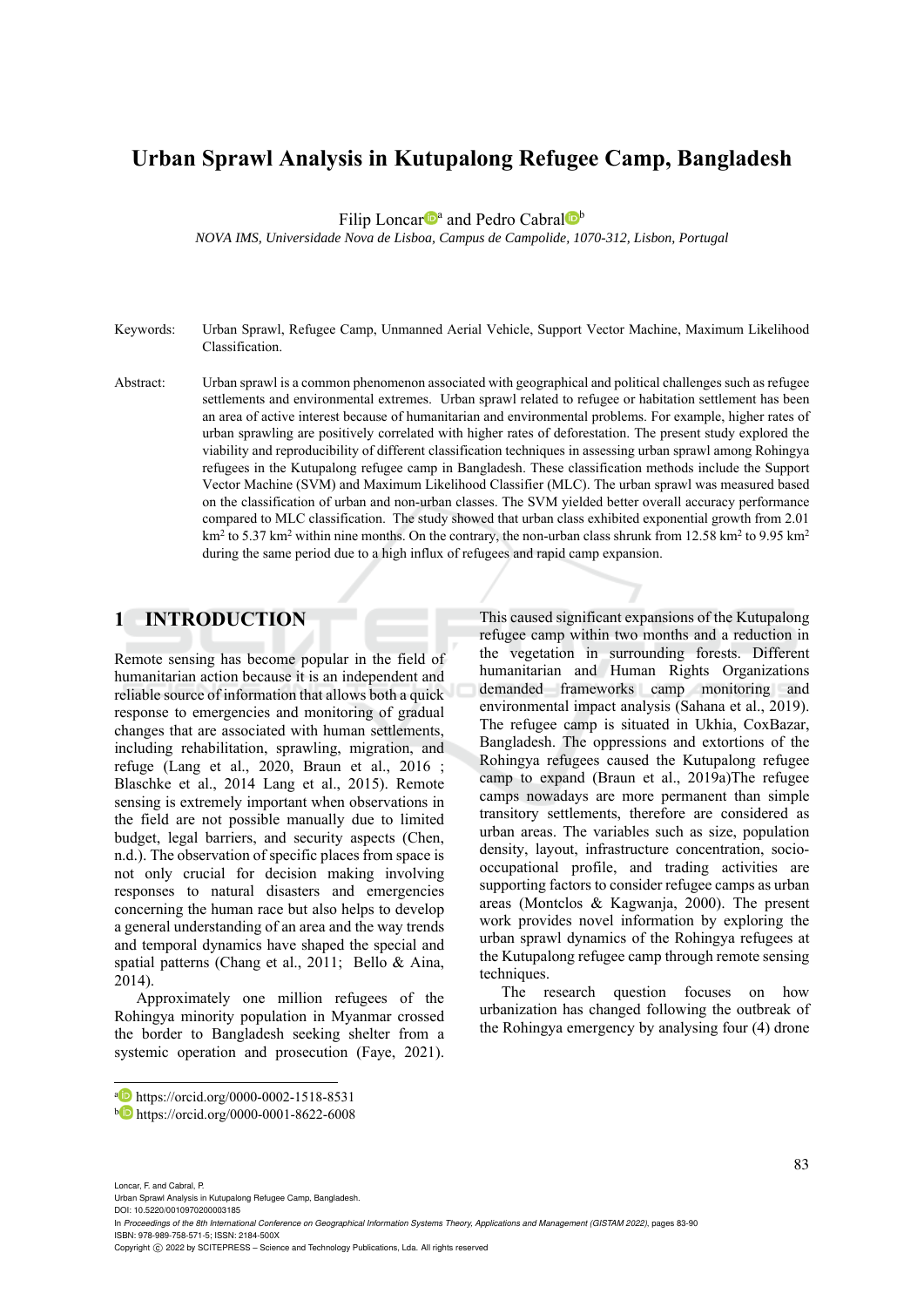images from 2017 and 2018, by answering the following questions:

1. Which machine learning classifier technique yields better performance in urban sprawl classification in the Refugee camp context?

2. How much  $km<sup>2</sup>$  has urban class increased over the period of 9 months in Kutupalong Refugee Camp?

# **2 DATA AND METHODS**

### **2.1 Study Area**

Kutupalong refugee camp is located in south-eastern Bangladesh along the border with Myanmar. The camp administrative area is defined by the following coordinates 21.2126°N 92.1634°E, and with a total area of  $14.5 \text{ km}^2$ , it hosts a population of  $860,356$ registered refugee individuals and 187,423 families (as of June 30, 2020, UNHCR). When Rohingya minority left Myanmar's adjacent Rakhine state as a consequence of religious and ethnic persecution, which culminated in brutal crackdowns and systematic executions beginning on August 25, 2017, Kutupalong became the world's biggest refugee camp. The study area in this research focuses on Kutupalong camp and its extensions located in Ukhia Upzalla in the district of Cox's Bazar region and its extensions. Figure 2 below represents the study area.

Kutupalong area is situated on a mix of plains and small hills, extending into the Chittagong Hill tracts bordering Myanmar. The area is characterized by heavy rain on the Chittagong Hill tracts has resulted in numerous landslides. The administration of the district has introduced a policy on restricted treecutting to limit erosion in the hope of limiting further landslides and related fatalities (Braun et al., 2019b).



Figure 1: Study Area.

#### **2.2 Data**

The methodology for the present study included the acquisition of the images from IOM Bangladesh – Needs and Population Monitoring (NPM) Cox's Bazar Rohingya Refugees Settlements UAV Imagery, which were stored at data.humdata.org. The retrieved image packaged were downloaded in tiff format with mosaiced images. The images were combined and georeferenced, with Red, Blue, and Green bands. The dates of the images were taken from December 2017 to February, July, and September 2018 following the outbreak of violence in August 2017 in Rakhine State, Myanmar. The Imagery type is UAV with a resolution of 10 cm, projection WGS84 \_Zone 46 N. While there were images from the entire Cox's Bazar Refugee and different camps stored in the repository, this research only focuses on the Kutupalong camp, located in Cox's Bazar region. The information on flight altitude and swath with is unknown to researchers.

The spatial database in shapefile format with an outline of camps, settlements, and sites where Rohingya refugees are staying in Cox's Basar has been acquired from data.humdata.org provided by the Inter Section coordination Group. The database contains the camp-block boundary (admin level-2 or camp sub-division) of Rohingya refugees in Cox's Bazar, Bangladesh. Since the research is excluding the remaining camps of in Cox's Bazar disrtirct, the shapefile was clipped leaving out only the Kutupalong camp and its extensions.

The shapefile of the study area is divided per camp into 23 sub-regions (polygons) with a total area consisting of 14.5 km<sup>2</sup>. The biggest camp is Camp 4 with an area of  $1.15 \text{ km}^2$  being on the northwest side of the study region to the smallest being camp 6 on the mid-eastern side with 0.36 km2 .

### **2.3 Methods**

The diagram in Figure 2 explains the workflow of the research. The study is based on four different images from 4 different dates to analyse urbanization within the area of sprawl. Moreover, this research explores different remote sensing supervised classification methods (Support Vector Machine and Maximum Likelihood Classification) to assess which performs better analysing urbanization in refugee settlements.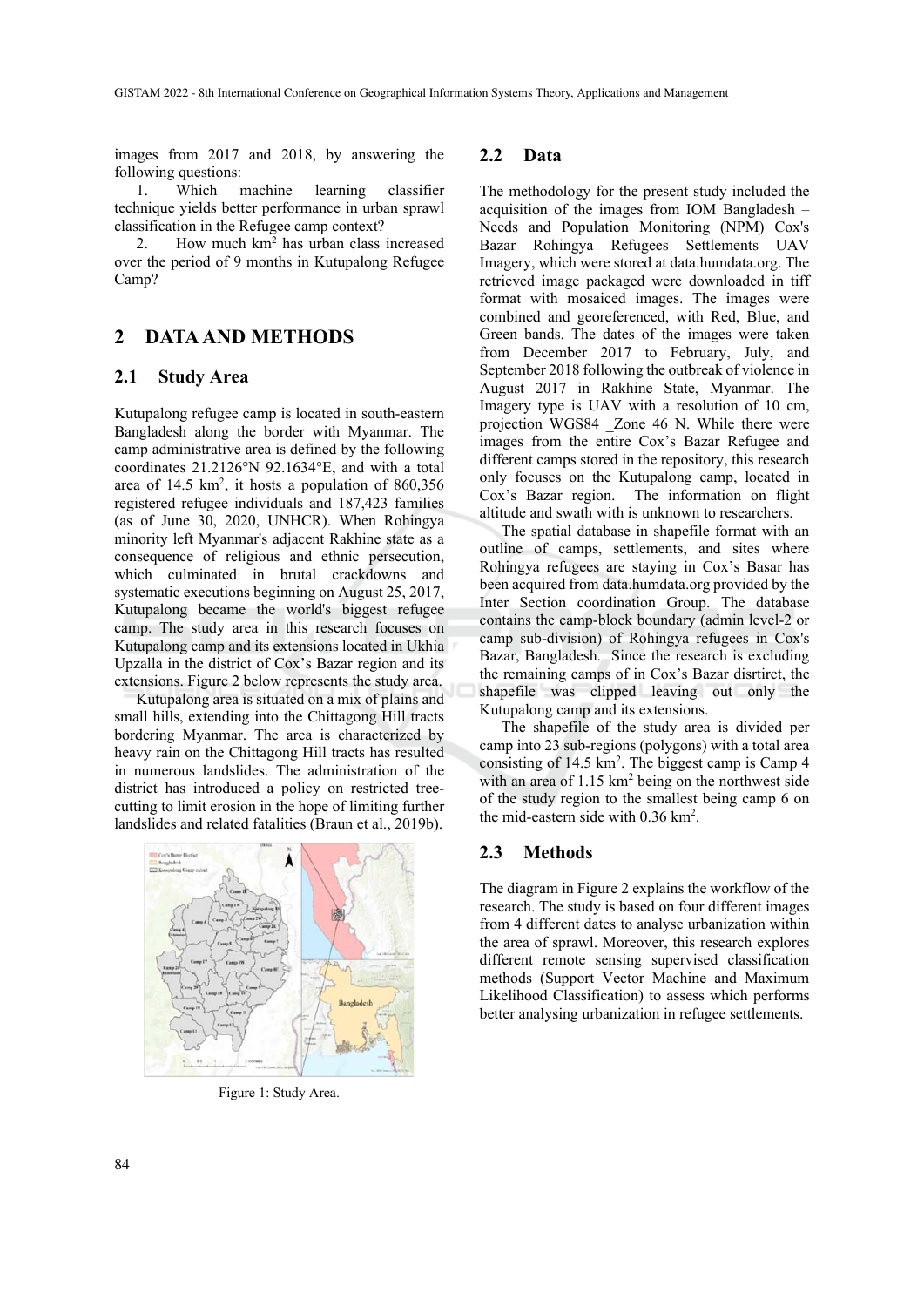

Figure 2: Data and methodology used for image classification and result validation.

#### **2.3.1 Supervised Classification**

The suggested technique consists of two-different classification assessments. The performance of various classifiers with found distinct dataset combinations from different dates in the same study area, to determine which of the two will yield superior results for urbanization. As one of the aims of the research is to understand which supervised classification provides the best results for mapping the urbanization in refugee settlements, MLC and SVM were tuned in.

To detect and understand urbanization, the authors have decided to create two classes – Urban and Non-Urban. Table 1 explains the categories and definitions of the classes:

| Class     | Level 1 class | Description       |
|-----------|---------------|-------------------|
| Urban     | Residential   | Refugee housing   |
|           |               | units             |
|           | Commercial    | Residential areas |
|           | Industrial    | Warehouses        |
| Non-Urban | Agriculture   | Farmlands         |
|           | Green Space   | Grasslands,       |
|           |               | shrublands        |
|           | Waterbody     | Natural or        |
|           |               | artificial        |
|           |               | waterbodies       |
|           | Undeveloped   | Vacant land, bare |
|           |               | land or land      |
|           |               | under             |
|           |               | construction      |

Table 1: Classification nomenclature.

### **2.3.2 Image Classification Accuracy**

When evaluating the effectiveness of a classification model applied to remote sensing data, accuracy measures are used to determine how near the model's predictions are to reality. As a result, accuracy evaluation compares the predicted labels assigned to an item using an MLC to its actual label using ground-truth data (test dataset).

A confusion matrix (or error matrix) is commonly used to determine classification accuracy. The

classification accuracy is a confusion matrix table shows a correspondence between the classification result and reference image (images being ground truth data in this research). This enables for more in-depth examination than a simple fraction of the right classifications (accuracy). If the data set is imbalanced, that is, when the number of observations in various classes varies considerably, accuracy will produce false results (Maxwell & Warner, 2020)

From the confusion matrix, and following research development, we can compute several accuracy metrics, such as:

- Overall Accuracy: calculated by summing the number of correctly classified values and dividing by the total number of values.
- User's accuracy: The probability is calculated by dividing the number of properly predicted values by the total number of values projected to belong to a class. The user's accuracy is from the standpoint of the map user.
- Producer accuracy: The number of properly identified pixels in each category (on the major diagonal) divided by the number of reference pixels "known" to be of that category yields the following results (the column total).
- Kappa Coefficient: The kappa coefficient assesses the degree of agreement between categorization and truth values. A kappa value of one indicates complete agreement, whereas a value of zero indicates no agreement.

### **2.3.3 Urban Sprawl Analysis with Shannon's Entropy**

The study aims to analyze the process of the built-up campsites over a period of 9 months in Cox's Bazaar, Bangladesh. While there is a wide variety of metrics that are used to measure the degree of urban sprawl, this research has adopted the Shannon's Entropy Index. The Shannon Entropy is an index or indication, which is capable of computing spatial concentration or dispersion in any spatial unit. The entropy values vary from 0 to 1, which 0 means that entropy values are maximally concentrated in one region, while 1 means that values are unevenly dispersed across space. The entropy value increases as built-up regions are dispersed from a city core or road network. This demonstrates whether the urban growth is more scattered or dense (Tewolde & Cabral, 2011). The model is calculated using the formula below:

$$
Hn = -\sum_{i=1}^{n} pi \log(1/pi)/\log(n)
$$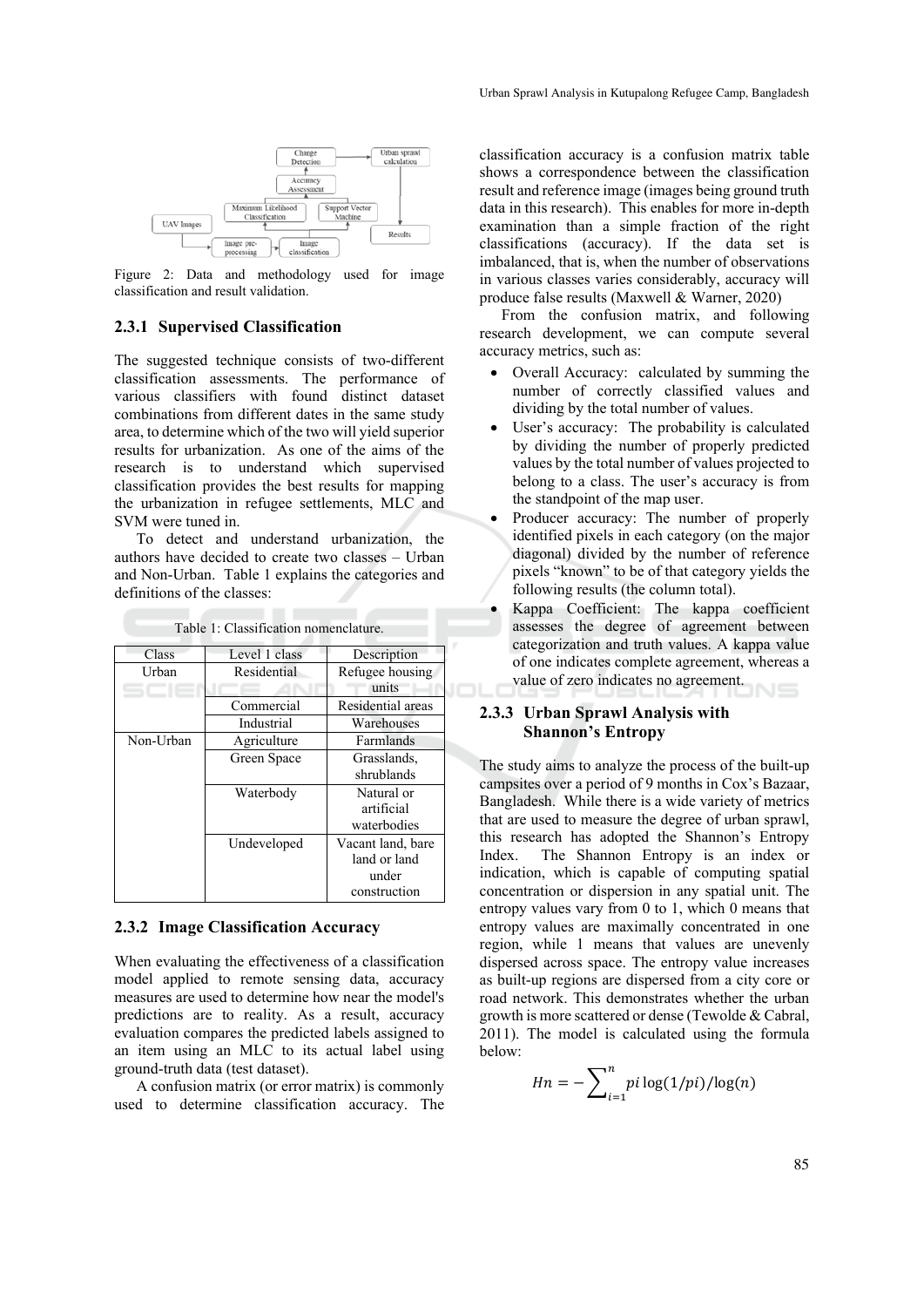Where  $pi = xi / \sum_i^n xi$  and xi is the density of land development, which is equal to the amount of built-up land divided by the total amount of land in the *i*th of  $n$  total zones.

# **3 RESULTS**

#### **3.1 Support Vector Machine**

We have deployed ArcGIS Pro for supervised image classification. Support Vector Machine (SVM) supervised classification has been performed over the 4 UAV Images from the Kutupalong Refugee Camp region from 4 different dates to detect urban sprawl and camp expansion. Since Analysing UAV images with high resolution requires stronger computing power, and after multiple failed attempts to perform SVM classification using original resolution, the image size was reduced using resample function in ArcGIS Pro to X being 0.5 and Y being 0.5. When resampling the image, we understand that the resolution of the file with be altered, however since computational power was limited we have decided to accept the risk.

Image segmentation is a key component in objectbased classification workflow. The segmented images produced have grouped neighboring pixels together, that are similar in color and shape. The segmented images produced for 4 different dates were acceptable. Following acceptance of segmented images, the training samples for 2 classes were collected for urban and non-urban classes. SVM has been performed with default 500 maximum number of samples per class, with active chromaticity color and means digital number activated.

Maps in Figure 3 are outputs of SVM supervised classification. The red polygons are representing urban areas, while the grey ones are non-urban.

Table 2 SVM: Representing the numbers of square kilometers  $(km<sup>2</sup>)$  for each of the classes on each date.

| Class/Date | $24 - 12 - 17$ | $12 - 02 - 18$ | $31 - 07 - 18$ | $24 - 09 - 18$ |
|------------|----------------|----------------|----------------|----------------|
| Urban      | 2.01           | 2.91           | 4.63           | 5.37           |
| Non-Urban  | 12.58          | 11.68          | 9.22           | 9.95           |

Upon completion of classification, the researcher will calculate the actual classified areas in square kilometers from all the 4 map outputs to compare the results. Firstly, the SVM classified maps will be converted to vector layer that is shapefile, using reclassified and export raster to polygon functions. Upon conversion, using polygons that have the same class were merged Calculate Geometry Attributes

function was performed in order to n calculate the total square kilometer area of each class and compare between the dates.



Figure 3: Support Vector Machine - Kutupalong Refugee Camp.

Area wise statistics has been calculated in ArcGIS Pro with above table 2 representing a number of km2 for four different dates for each of our classes, we can conclude that the urban class has an exponential growth for only around 9 months from 2.01 km2 on the first image of  $24/12/2017$  to 5.37 km<sup>2</sup> on the last image of 24/09/2018, which reads 13.7% of the total area on the first image to 35% total on the last image taken. The non-urban class however has reduced from  $12.58 \text{ km}^2$  to  $9.95 \text{ km}^2$  (from 86 % of the total area to 65%). The SVM classifier is showing higher are for non-urban class on 31-07-18 date compared to 24-09-18 date  $(9.22 \text{ km}^2 \text{ to } 9.95 \text{ km}^2)$ 

Even though the time span of the 3rd and 4th image is not the longest (2 months compared to 2nd and 3rd image which is around 5 months) we can notice the highest growth of urban class between 31- 07-18 and 24-09-18, from 4.63 km<sup>2</sup> to 5.37 km<sup>2</sup>.

### **3.2 Maximum Likelihood Classification**

MLC has been performed over the four images from different dates in the study area. Following the same methodology as for the SVM classifier, the researcher is interested to see the urbanization over the study area in Kutupalong Camp, Bangladesh, two different classes were used – Urban and Non-Urban. Training samples in form of polygons were collected for each class as follows. The MLC showed good performance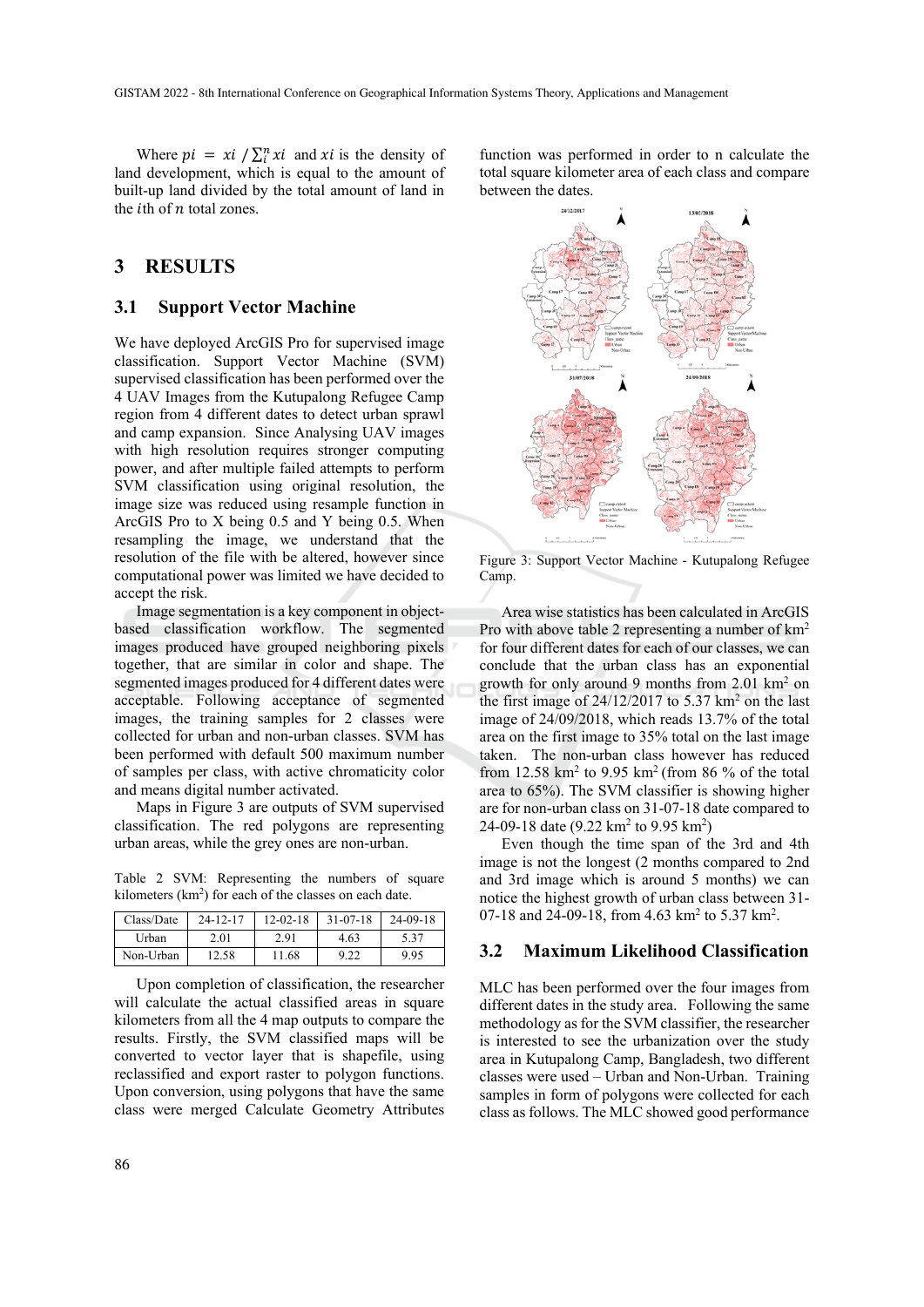in classifying very high spatial resolution images as it was not failing during the classification run process, unlike the SVM classification. However, to fairly compare the two classifications, we performed the MLC classification with resampled in order to fairly compare the classification performances.

The maps in Figure 5 below are the results of supervised classification using a Maximum Likelihood Classification. The blue polygons indicate the classified urban class over the study area.

After classification is complete, the actual classified area in square kilometers for all four maps has been calculated, to understand the classification by calculating the geometry attributes of urban and non-urban classes.

Table 3: Representing a number of square kilometers (km<sup>2</sup>) for each of the classes on each date.

| Class/Date | $24 - 12 - 17$ |      | $12 - 02 - 18$ 31 - 07 - 18 | $24 - 09 - 18$ |
|------------|----------------|------|-----------------------------|----------------|
| Urban.     |                | 3.6  | 5.25                        | 7.8            |
| Non-Urban  |                | 10.9 | 9.25                        | 6.             |

Unlike in the case of SVM, with MLC we can understand that the most significant change in terms of urban class expansion is between the third and last image dates (31-07-18 to 24-09-18), which percentage-wise gives an increase from 36% of the total area on the third image, to 54% of the total area. In the case of the non-urban class, the same timespan (31-07-18 to 24-09-18) gives the highest decrease in terms of the area from  $9.25 \text{ km}^2$  to 6.7 km<sup>2</sup> (percentage-wise this gives us a decrease from 64% to 46%).



Figure 4: Maximum Likelihood Classification - Kutupalong Refugee Camp.

### **3.3 Accuracy Assessment**

The main goal of the research is to evaluate the performance of the two classifiers over the different time periods and to determine which of the classifiers produces superior results.

For each of the classified images (SVM and MLC) the random 100 points have been computed in ArcGIS Pro in order to get the accuracy metrics. The related UAV image for each date has been used for ground truth testing against the 100 random points produced. After the ground truth comparison with classifiers, confusion matrices have been computed to get overall accuracy, user accuracy, producer accuracy, and Kappa Index of agreement.

The results indicate that both classifiers scored high overall accuracy and performed well when classifying UAV imagery in an environment such as refugee camp settlements.

Table 4: Confusion Matrix - Support Vector Machine.

| Class/        | $24 - 12 - 17$ |                                    | $13 - 02 - 18$ |           | $31 - 07 - 18$ |             | $24-09-18$ |             |  |
|---------------|----------------|------------------------------------|----------------|-----------|----------------|-------------|------------|-------------|--|
| Date          |                | $OA = 85\%$                        |                | $OA=90\%$ |                | $OA = 94\%$ |            | $OA = 83\%$ |  |
|               | UA             | PА                                 | UA             | PA        | UA             | PA          | UA.        | PA          |  |
| Urban         | 100%           | 48\% 90\% 69\% 96\% 91\% 91\% 67\% |                |           |                |             |            |             |  |
| Non-<br>Urban | 83%            | 100% 90% 97% 94% 97% 79% 95%       |                |           |                |             |            |             |  |
| Kappa         | 0.57           |                                    | 0.72           |           | 0.89           |             | 0.64       |             |  |

The overall accuracy yielded good results for the SVM classifier, having a minimum value of 83% and a maximum value of 85%. User accuracy and producer accuracy also showed favorable results, with exception of 48% of producer accuracy of urban class for the first date of SVM classified image. The kappa coefficient and the degree of agreement between categorization and truth values vary from 0.57 for the first image to 0.89 for the third image.

Table 5: Confusion Matrix - Maximum Likelihood Classification.

|        | $24 - 12$<br>17 |               | $13 - 02 - 18$ |               | $31 - 07 - 18$ |               | $24 - 09 - 18$ |               |
|--------|-----------------|---------------|----------------|---------------|----------------|---------------|----------------|---------------|
| Class/ | $OA=81$         |               | $OA=86$        |               | $OA=87$        |               | $OA=85$        |               |
| Date   | $\frac{0}{0}$   |               | $\frac{0}{0}$  |               | $\frac{0}{0}$  |               | $\frac{0}{0}$  |               |
|        | U               | P             | U              | P             | U              | P             | ΙI             | P             |
|        | А               | A             | A              | A             | A              | A             | A              | A             |
| Urban  | 86              | 54            | 84             | 68            | 72             | 90            | 76             | 90            |
|        | $\frac{0}{0}$   | $\frac{0}{0}$ | $\frac{0}{0}$  | $\frac{0}{0}$ | $\frac{0}{0}$  | $\frac{0}{0}$ | $\frac{0}{0}$  | $\frac{0}{0}$ |
| Non-   | 79              | 95            | 87             | 94            | 95             | 86            | 93             | 82            |
| Urban  | $\frac{0}{0}$   | $\frac{0}{0}$ | $\frac{0}{0}$  | $\frac{0}{0}$ | $\frac{0}{0}$  | $\frac{0}{0}$ | $\frac{0}{0}$  | $\frac{0}{0}$ |
| Kappa  | 0.54            |               |                | 0.65          | 0.71           |               |                | 0.69          |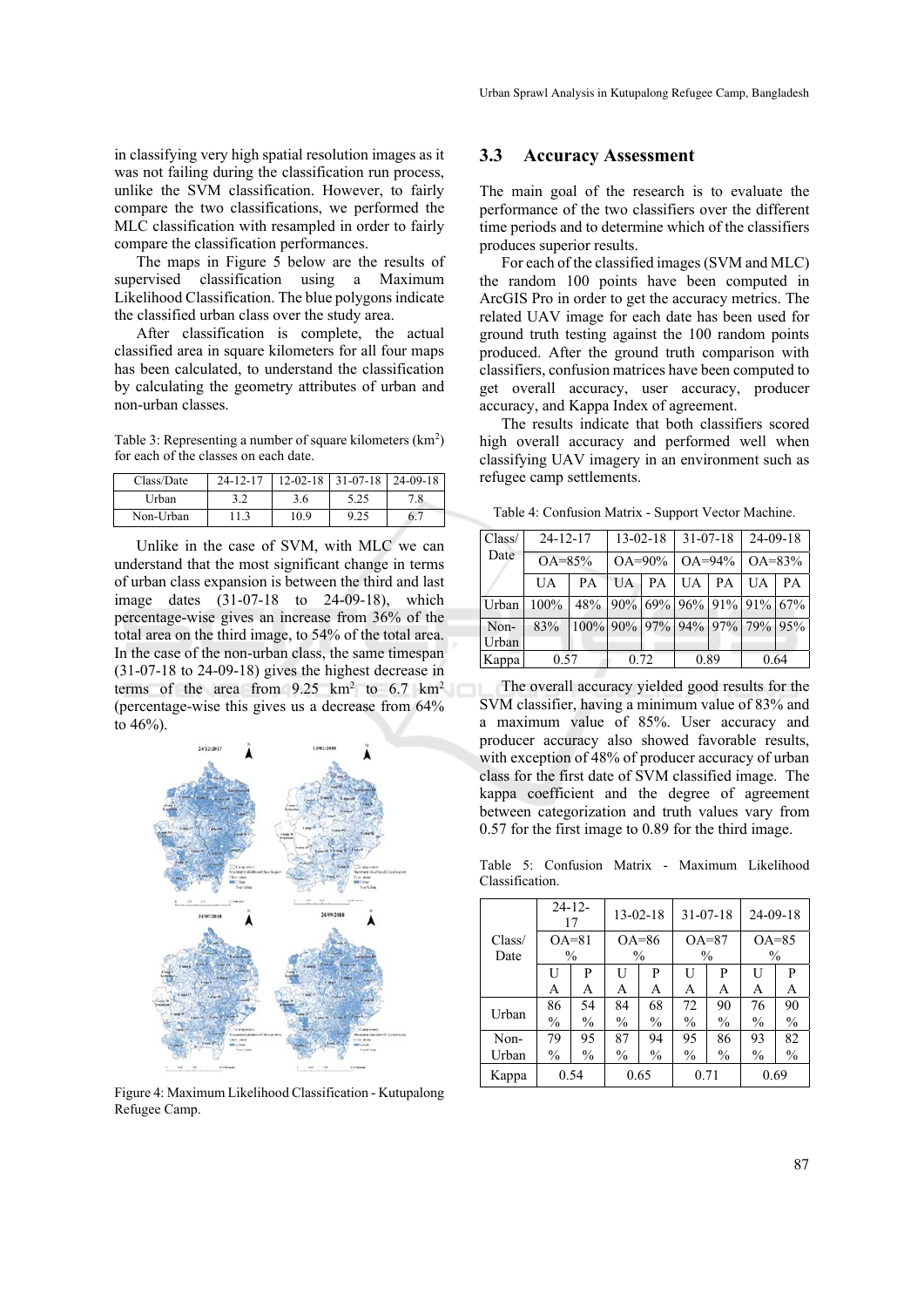Maximum Likelihood Classification has produced similar results in comparison to SVM classified. The minimum overall accuracy is 81% for the first image and varies to a maximum of 87% for the third image. User accuracy and producer accuracy have shown good scores however slightly less when in comparison to the SVM classifier. The Kappa coefficient and degree of agreement between categorization and true values is varying from 0.54 for the first image to 0.71 for the third image.

### **3.4 Change Detection: Support Vector Machine**

To visualize the urban sprawl and detect changes between the dates, Change Detection Wizard of ArcGIS Pro has been utilized. The categorical change method of change detection has been configured over the 4 classified raster images. Processing was set to the full extent and class configuration is as follows:

- From Classes: Non-Urban
- To Classes: Urban and Non-Urban

This would give us the outputs where Non-Urban pixels have changed to Urban class, and where Non-Urban Class did not change. The smoothing Neighbourhood was set to none. Figure 4 represents the change analysis of subsequential images from the first to the last date.



Figure 5: Change Detection Maps - Support Vector Machine.

With overlaying the study area extent which has information on sub-camps and the classified raster image, we can compute the camp-wise statistics of SVM supervised classification for four (4) different dates, to understand the direction urban sprawl is taking.

In terms of urban class, Camp 3, Camp 1W, Kutupalong RC, and Camp 6 had the highest value of urban class on the first image (24/12/2017) with 53%, 32%, 25%, and 23% respectively, while in the case of the last image (24/09/2018) Camp 10, Camp 11, Camp 12 and Camp 13 showed highest values of urban class with 70%, 59%, 58%, and 57% respectively. However, the highest increase of urban class within camps compared between the first and the last image can be noticed in Camp 10, Camp 11, Camp 12, and Camp 13 with an increase of 45%, 43% 33%, and 32% respectively. These camps that show the highest change in terms of urbanization are all located in the south of the study area.

### **3.5 Shannon's Diversity Index**

Shannon's Diversity Index shows us species diversity in the community. In the context of this research, it is giving us an understanding of the urban sprawl composition and class richness and evenness over time (Bourne & Conway, 2014). The diversity index of the urban class for SVM classifier for dates 24-12- 2017, 13-02-2018, 31-07-2018 and 24-09-2018 0.4 , 0.5 , 0.65 and 0.62 respectively. The trend of results of Shannon's diversity index for both classifiers shows lower diversity between the first two image dates, however, it has an exponential growth in value for the third and fourth dates. This has shown that the urban sprawl in the Kutupalong refugee camp has increased, due to the influx of refugees and urban expansion as a need for more housing. If the urban class is unevenly distributed throughout space, the increased value of Shannon's Diversity index reflects that (K. Madhavi Lata et al., 2009).

Table 6: Evolution of Shannon's Diversity Index for MLC and SVM Classifier.

| Date/      | 24/12/1 | 12/02/1 | 31/07/1 | 24/09/1 |
|------------|---------|---------|---------|---------|
| Classifier |         |         |         |         |
| <b>SVM</b> | 0.40    | 0.50    | 0.62    | 0.65    |

### **4 DISCUSSION**

In terms of computing power, MLC has an advantage in analysing very high spatial resolution imagery.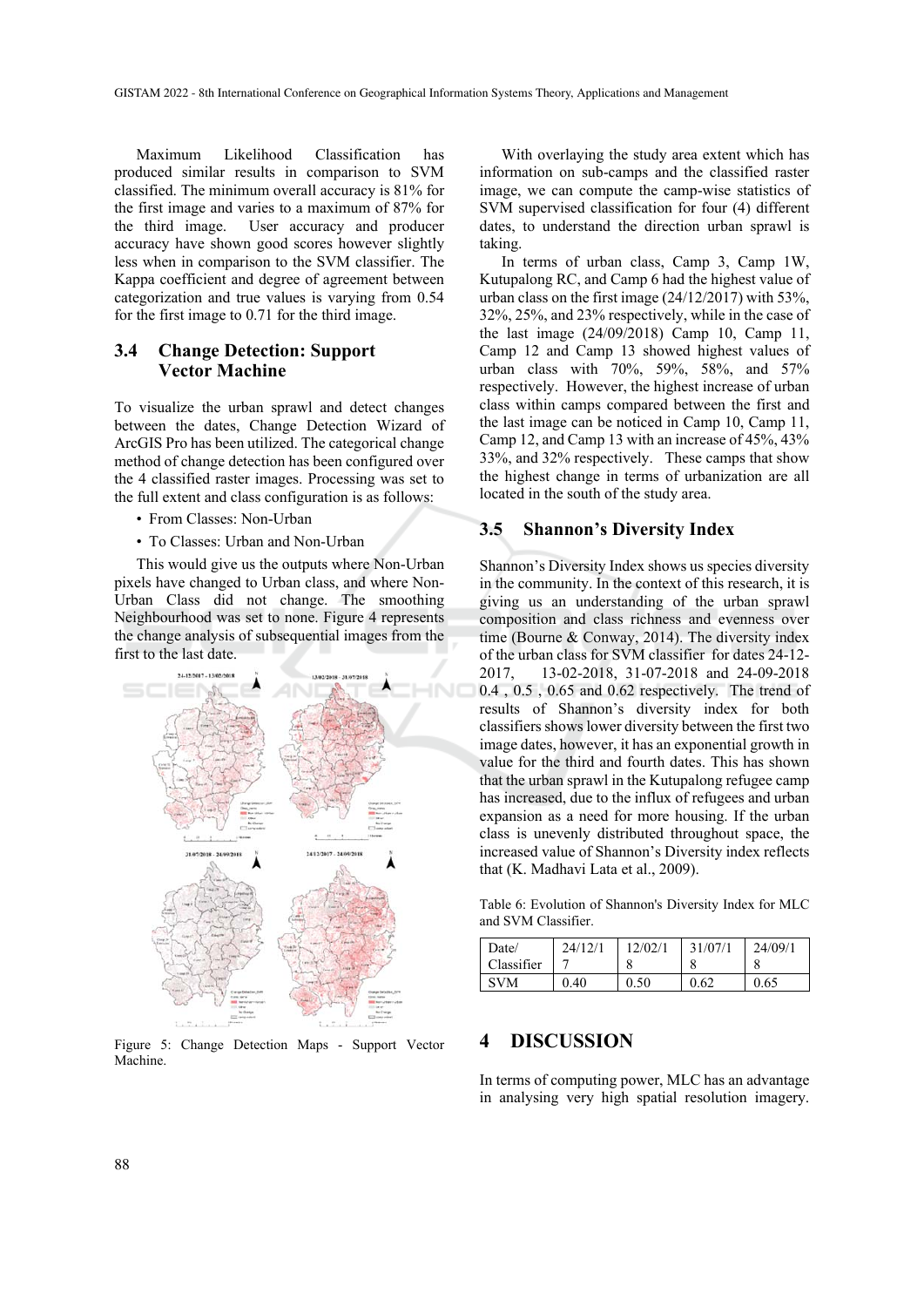MLC classification has successfully analysed original 10 cm resolution images, while the SVM has failed to do so. Finally, to create a fair comparison, we decided to reduce and change the spatial resolution of raster datasets and set rules for aggregating or interpolating values across the new pixel size to 0.5.

The Kappa coefficient corrects standardized measures of agreement between two categorical scores produced by the two rates. Based on Landis and Koch measurement of observer agreement The Kappa interpretation of SVM classification gives us an understanding that agreement is substantial for values of 0.57, 0.72, and 0.64 and almost perfect agreement for 0.89. The values for MLC classification have a similar trend of values where classification of images 1-4 have values of 0.54, 0.65, 0.71, and 0.69 respectively. In a comparison of the two classifications, the Kappa coefficient for the MLC classifier shows higher agreement with exception of the last-date image where MLC yields better results.

These results answer the research question, indicating that the SVM classifier is superior and gives better performance in classifying urban classes,, that is refugee settlements in the context of the research.

When it comes to calculating urbanization, the research indicates that there has been an exponential expansion of urban class from 24-12-17 to 24-09-18 from  $2.01 \text{ km}^2$  to  $5.37 \text{ km}^2$  for SVM. The non-urban class however reduced from  $12.58 \text{ km}^2$  to  $9.95 \text{ km}^2$ . The results found in the research are relevant for urban sprawl analysis in refugee camp settlement and Humanitarian actors.

The evolution and increase in the values of Shannon's Diversity Index indicate that there is an increase in urban sprawl and development tends to be more dispersed over a period of time. This indicates a rapid increase in urban sprawl. The results of this index give us the idea of spatiotemporal patterns of urban growth in Kutupalong Refugee camp.

# **5 CONCLUSION**

We demonstrated the application of remote sensing classification techniques using 4 UAV images from different dates to identify and calculate the urban sprawl in Kutupalong Refugee Camp, Bangladesh which is under great urban expansion due to the influx of Rohingya refugees from neighbouring Myanmar. The Rohingya emergency was one of the biggest crises in 2017, which has severely affected the

change of the physical landscape of the host community in Bangladesh.

The research analysed the expansion of the refugee camp from 2017 to 2018. The objective was to understand which of the techniques yielded better results. The research was conducted to understand and evaluate the performance and agreement of two different machine learning classifiers – Support Vector Machine and Maximum Likelihood Classification.

To answer the research question of which machine learning classifier technique yields better performance in urban sprawl classification in Refugee camp context, both of the classifiers' performances were similar in terms of overall accuracy for both of the classes under analysis. In terms of overall accuracy, the advantage has been given to SVM classifier as it produced slightly better results.

### **REFERENCES**

- Bello, O. M., & Aina, Y. A. (2014). Satellite Remote Sensing as a Tool in Disaster Management and Sustainable Development: Towards a Synergistic Approach. Procedia - Social and Behavioral Sciences, 120. https://doi.org/10.1016/j.sbspro.2014.02.114
- Blaschke, T., Hay, G. J., Kelly, M., Lang, S., Hofmann, P., Addink, E., Queiroz Feitosa, R., van der Meer, F., van der Werff, H., van Coillie, F., & Tiede, D. (2014). Geographic Object-Based Image Analysis – Towards a new paradigm. *ISPRS Journal of Photogrammetry and Remote Sensing*, *87*. https://doi.org/10.1016/j.isprsjprs.2013.09.014
- Bourne, K. S., & Conway, T. M. (2014). The influence of land use type and municipal context on urban tree species diversity. *Urban Ecosystems*, *17*(1). https://doi.org/10.1007/s11252-013-0317-0
- Braun, A., Fakhri, F., & Hochschild, V. (2019a). Refugee Camp Monitoring and Environmental Change Assessment of Kutupalong, Bangladesh, Based on Radar Imagery of Sentinel-1 and ALOS-2. *Remote Sensing*, *11*(17), 2047. https://doi.org/10.3390/rs11172047
- Braun, A., Fakhri, F., & Hochschild, V. (2019b). Refugee Camp Monitoring and Environmental Change Assessment of Kutupalong, Bangladesh, Based on Radar Imagery of Sentinel-1 and ALOS-2. *Remote Sensing*, *11*(17), 2047. https://doi.org/10.3390/rs11172047
- Braun, A., Lang, S., & Hochschild, V. (2016). Impact of Refugee Camps on Their Environment A Case Study Using Multi-Temporal SAR Data. *Journal of Geography, Environment and Earth Science International*, *4*(2). https://doi.org/10.9734/JGEESI/ 2016/22392